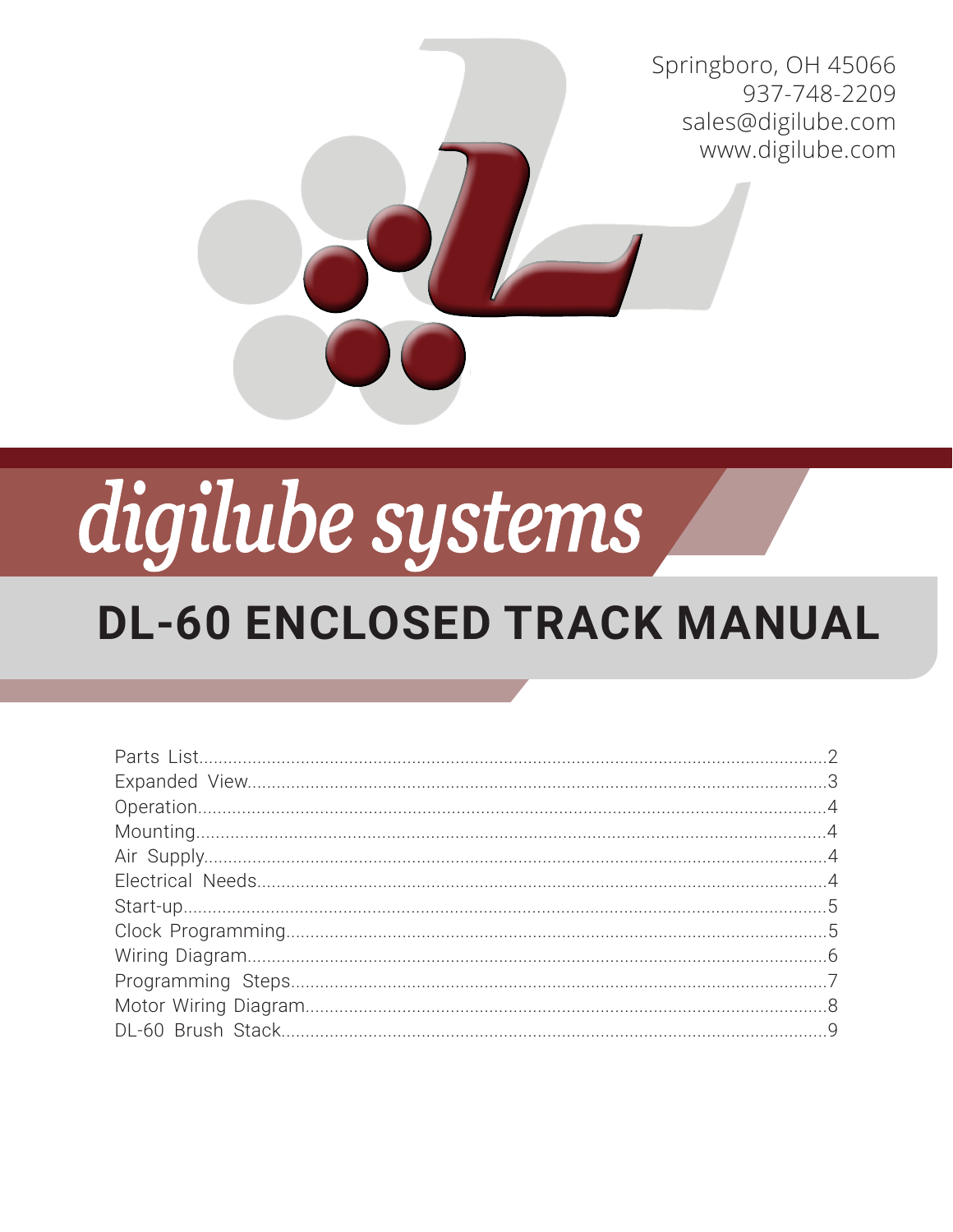### **DL-60 PARTS LIST**

| ITEM #         | <b>QTY</b>     | PART#    | <b>DESCRIPTION</b>                       |
|----------------|----------------|----------|------------------------------------------|
|                | $\overline{2}$ | E06397   | Split Phase TEFC Motor                   |
| $\mathcal{P}$  | 1              | E06305   | DL-60 Brush Controller                   |
| 3              | $\overline{2}$ | H14700   | <b>Upright Bracket</b>                   |
| $\overline{4}$ | $\overline{2}$ | F11650   | 1/4" - 1/4" Prestolok Male Connector     |
| 5              | $\overline{2}$ | F12559   | Snubber, Air Valve                       |
| 6              | 1              | F13005   | 120 VAC Air Valve                        |
| 7              |                | F13005-1 | Din Connector for Valve                  |
| 8              |                | G13513   | Air Cylinder for DL-60                   |
| $\mathcal{Q}$  | $\overline{2}$ | F11900   | 1/4" - 1/8" NPT Male Connector           |
| 10             |                | G13512   | Main Frame Assembly - Items listed below |

#### MAIN FRAME ASSEMBLY ITEMS

| ITEM # | <b>OTY</b> | PART# | <b>DESCRIPTION</b>                              |
|--------|------------|-------|-------------------------------------------------|
| 11     |            |       | Shaft Coupler (3/4 Bore)                        |
| 12     |            |       | Coupler Spider                                  |
| 13     |            |       | Shaft Coupler (1-1/4 Bore)                      |
| 14     |            |       | Flange Mounted Ball Bearing                     |
| 15     |            |       | <b>Brush Arm Plate</b>                          |
| 16     |            |       | Bottom Brush Arm Plate                          |
| 17     |            |       | 3/8-16 x 3/4 SHCS includes:<br>3/8" Lock Washer |
| 18     |            |       | Shaft Key                                       |
| 19     |            |       | Brush Shaft - size varies                       |
| 20     |            |       | Gear Rack                                       |
| 21     |            |       | Air Valve Mounting Bracket                      |
| 22     |            |       | Spur Gear Machined (1" Bore)                    |
| 23     |            |       | Gear Support                                    |
| 24     |            |       | Gibb                                            |
| 25     |            |       | Arm Bracket Frame                               |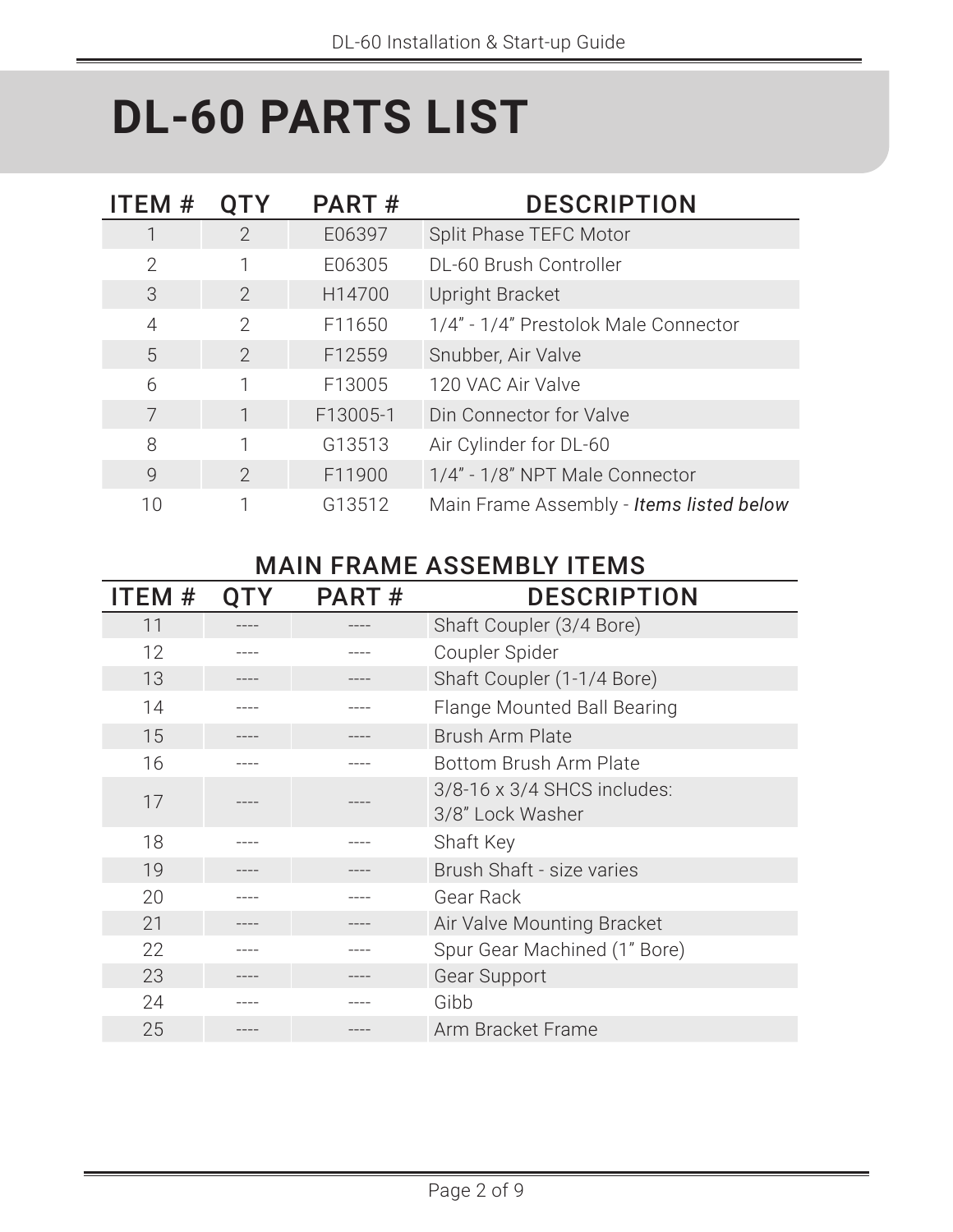### **DL-60 EXPANDED VIEW**

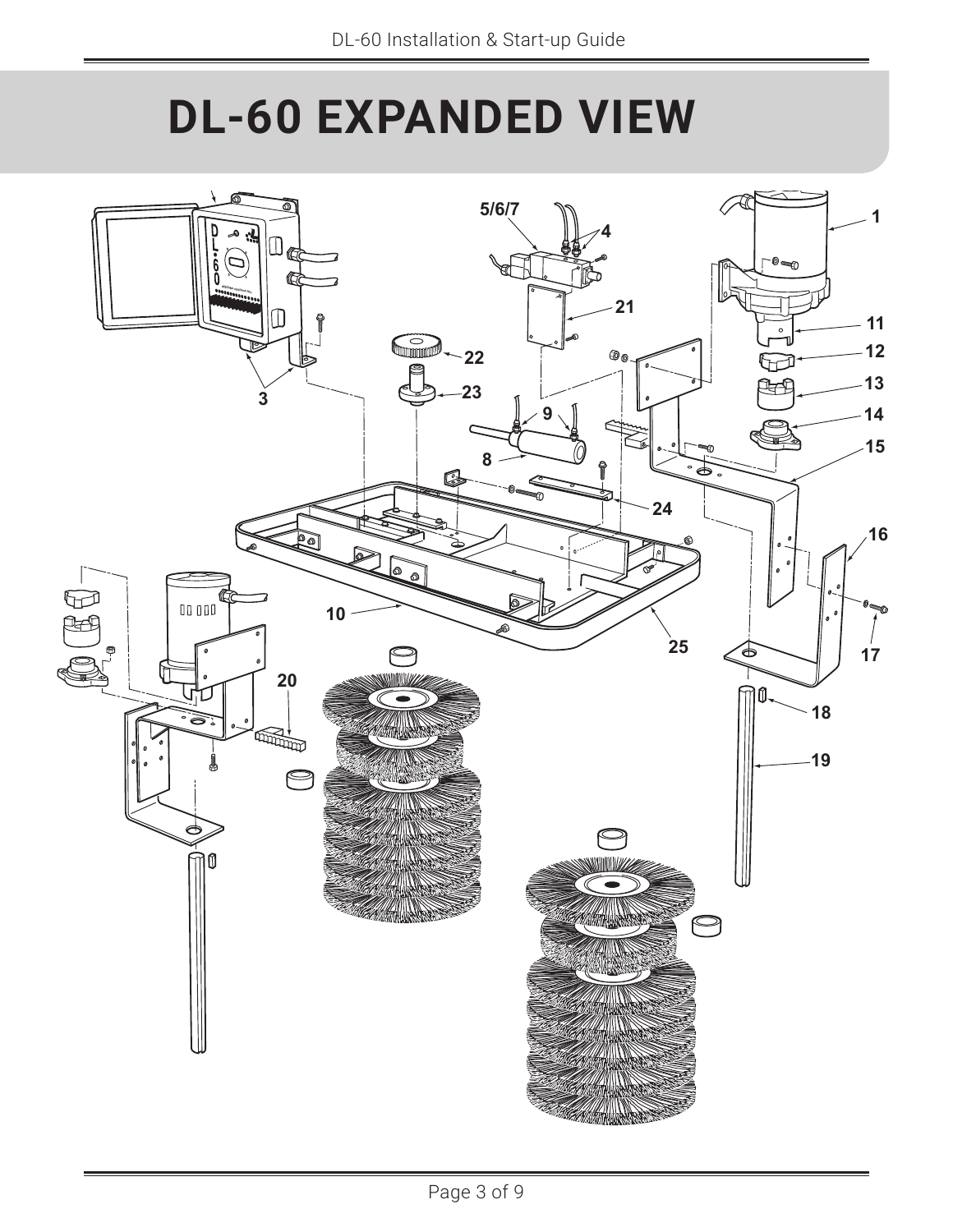### **THE DL-60 POWER CHAIN & TROLLEY CLEANING SYSTEM**

The DL-60 is powered by twin direct drive gear motors to provide maximum brush torque without the use of chain, belts, sprockets or pulleys. This unit is designed to remove and prevent the buildup of paint, dirt, scale, and rust on the conveyor's chain and trolleys.

#### **OPERATION**

The controller on the DL-60 allows the user to program the cleaning operation for either automatic or manual modes. In either mode the controller will automatically reverse the rotation on the brushes every time the unit is started. This feature helps prolong the life of the brushes and allows the brushes to attack the buildup from a different direction for more effective cleaning. While the programmable controller will allow up to 8 (on/off) complete cleaning cycles every day when set in the automatic mode, most conveyors will reach optimum conditions when cleaned once a week. As the cleaning cycle begins, the controller provides power to each motor. Once the motors are rotating, the air cylinder will engage and bring the arms in to begin the cleaning process as the brushes make light contact with the passing conveyor chain and trolleys. The amount of brush contact is determined by the adjustable stop located on top of the base plate. Upon completion of the cleaning cycle, the brushes retract and stop rotating. When in automatic mode, the system will shut down until the next cleaning cycle. In the manual mode, the DL-60 must be turned on or off by the power switch located inside the controller.

#### **MOUNTING**

Before mounting the DL-60 into place, consideration should be given to the location of the unit and how the weight of the unit may affect the conveyor. The preferred locations for mounting is: (a) between the load and unload area or (b) before the washer. In some applications such as in an inverted unit, additional supports may be needed to support the DL-60. The DL-60 should be lifted into place with chains attached to the outer sides of the base plate. Once in place, the DL-60 should be centered on the rail and secured by welding the front and rear mounting tabs to the top of the rail. The dust curtain should be attached to the frame with the enclosed mounting hardware.

#### **AIR SUPPLY**

A regulated and filtered plant air supply line is required for operation. The DL-60 requires a minimum of 40psi of compressed air for operation. The regulator and filter are to be supplied by the customer. A quick disconnect should be used to allow for easier service as needed.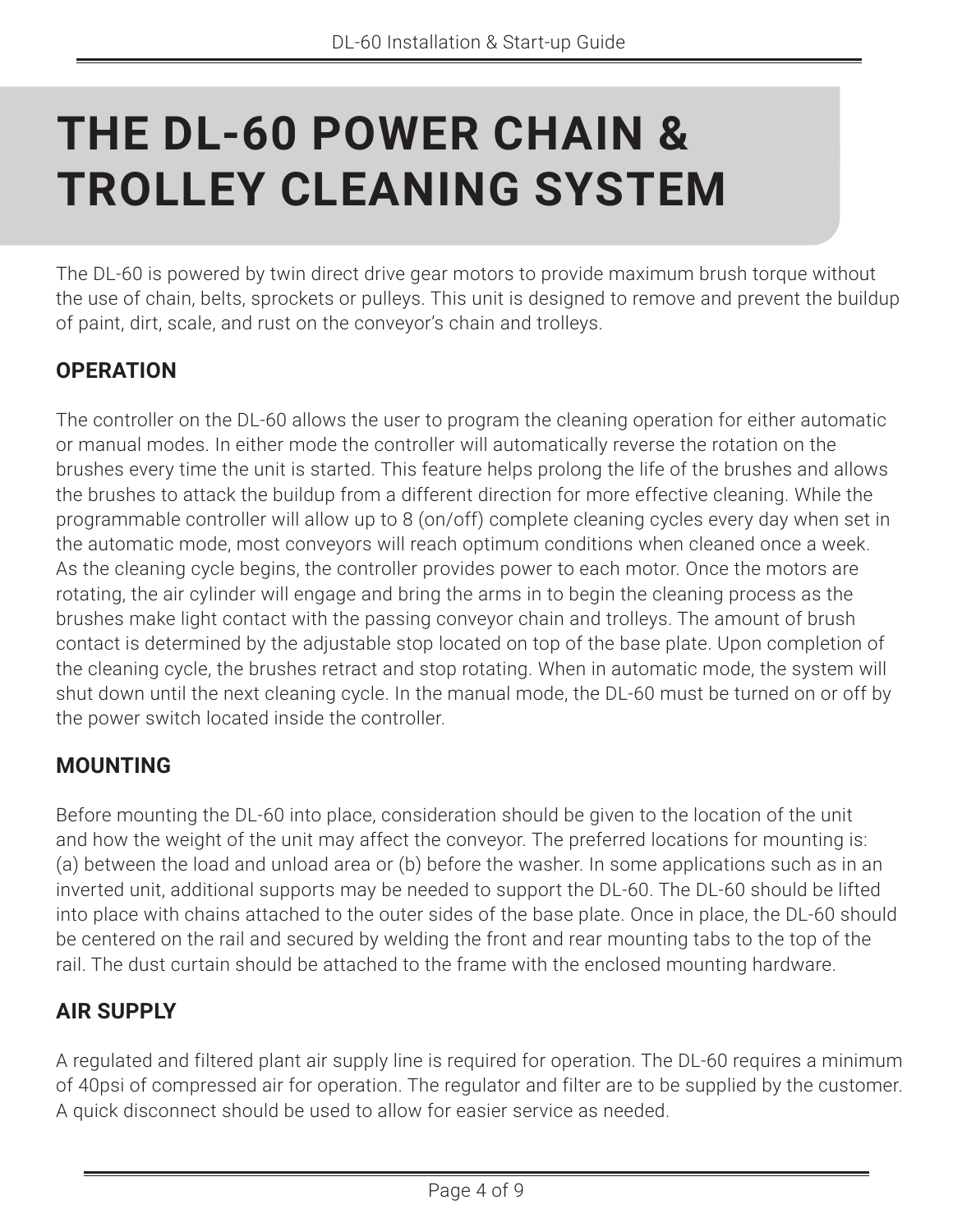#### **ELECTRICAL NEEDS**

The DL-60 requires 115 VAC 25 amp service. The DL-60 is completely wired and the only connection needed to be made is the incoming power. A knockout hole located in the button of the controller is provided for the incoming power. Please refer to the wiring diagram for actual connections.

#### **START-UP**

Before you first start up the DL-60, it is necessary to first adjust the brushes so that they are equally positioned against the chain and trolleys. To accomplish this:

- » You must first turn the plant air to the unit off and release the pressure from the cylinder by removing one of the 1/4" air lines from the solenoid valve.
- » Next remove the ring clamp on top of the ring gear.
- » Pull the gear straight up so the brush arms will move freely.
- » Adjust the stop set screw for maximum arm movement.
- » Adjust both arms so that they apply light pressure aganist the chain and trolleys.
- » At this point reset the ring gear and adjust the stop set screw to restrict the arms from moving in further, and reconnect the plant air line.

#### **TO PROGRAM THE CLOCK OF THE DL-60 CONTROLLER**

You should first press the reset button located in the center of the clock. This will remove any presets from the controller and avoid inadvertent operation of the unit. You should then proceed to set the actual time and day of the week into the clock. Once this has been accomplished you can now program in up to 8 complete cleaning cycles per day, however most systems can be kept clean with a single cleaning once a week or less. For complete programming, see page 7.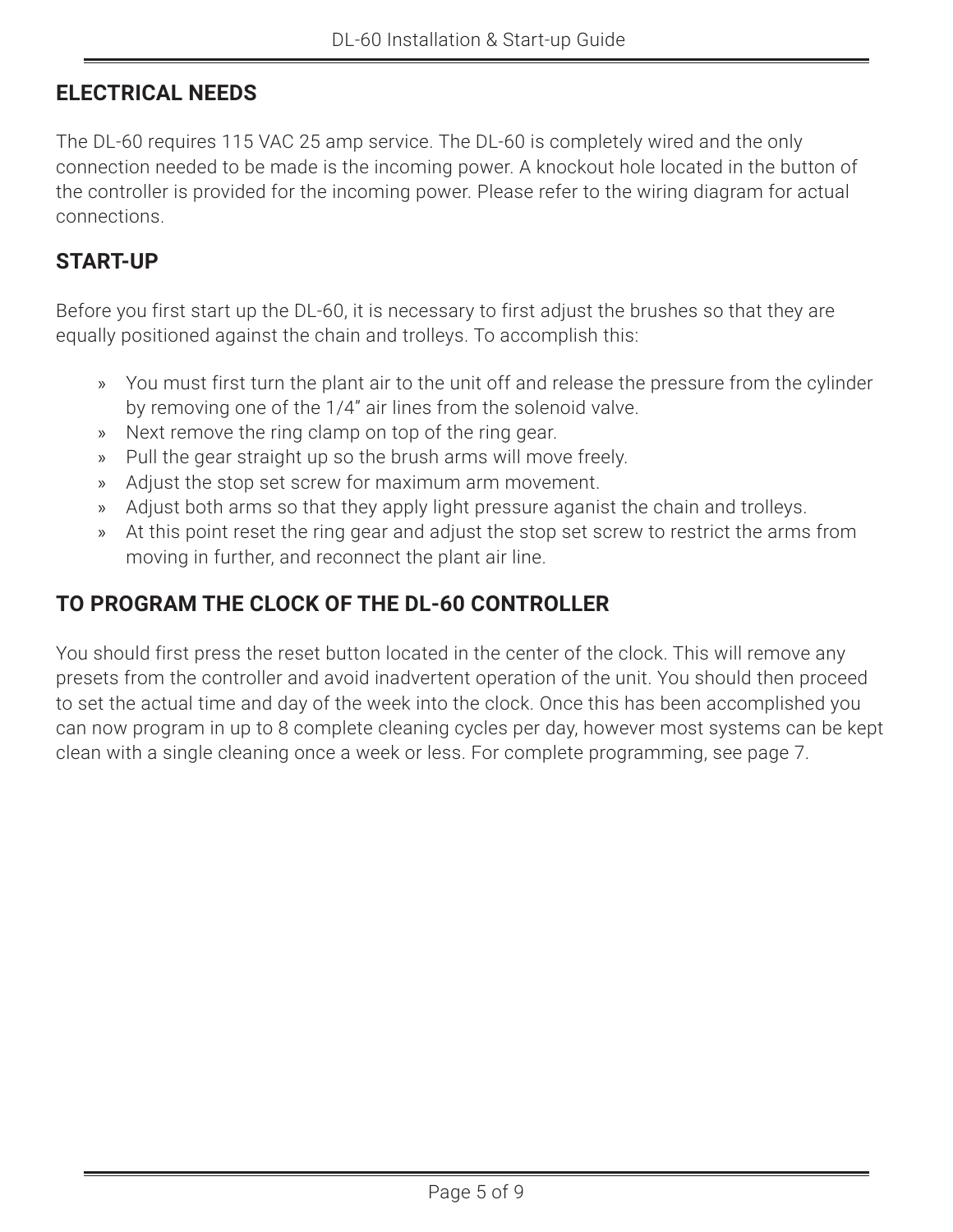### **DL-60 WIRING DIAGRAM**

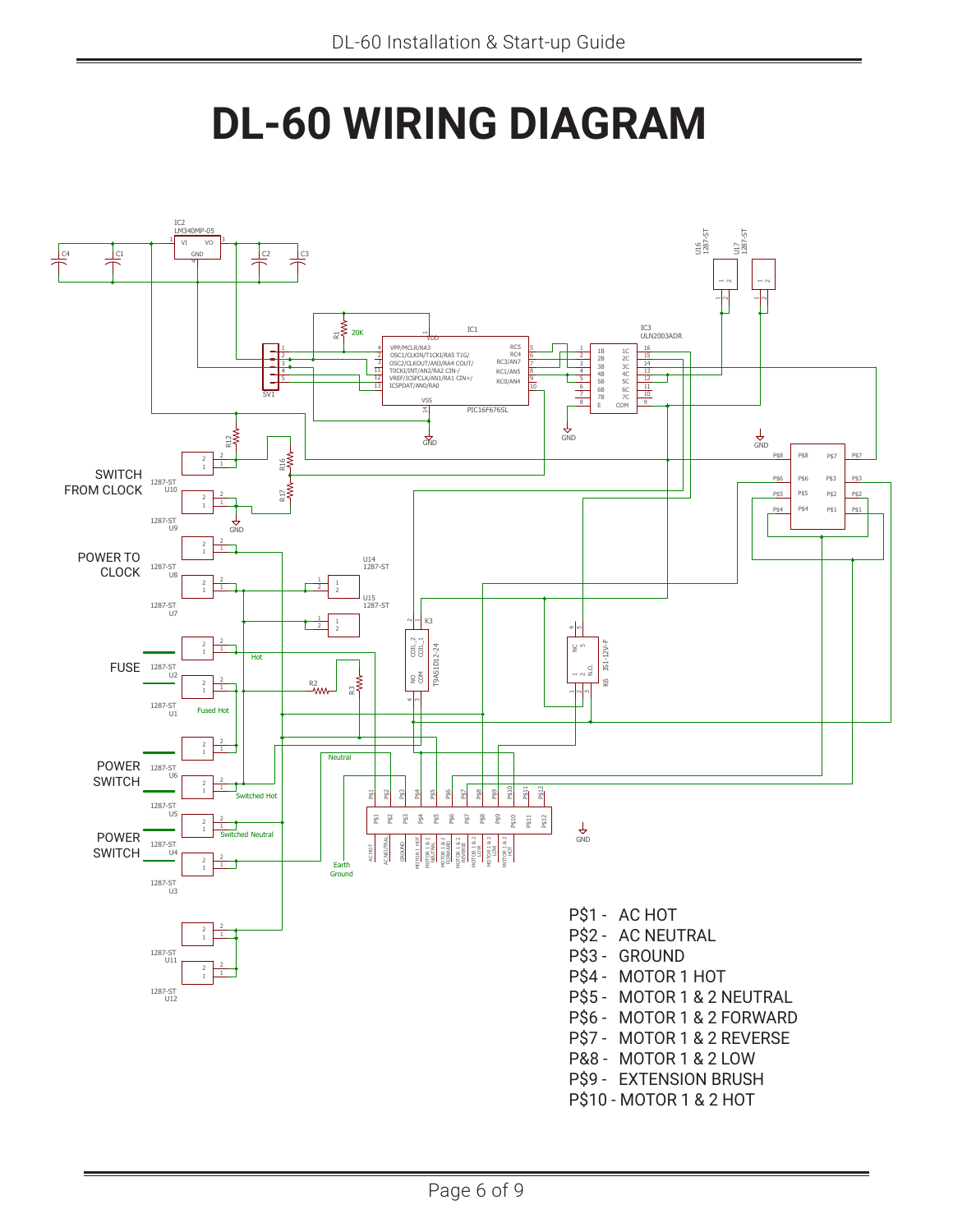### **PROGRAMMING STEPS**



| <b>CLEAR ALL</b>                   | To erase all settings press R                                                                                                                               |  |  |  |  |
|------------------------------------|-------------------------------------------------------------------------------------------------------------------------------------------------------------|--|--|--|--|
| <b>SET TIME AND</b>                | Slide set switch to $\oplus$ . Press 17 buttons until arrow points to correct day<br>$\mathcal{Y}$<br>(1=Mon. 2=Tues. 3=Wed. 4=Thurs. 5=Fri. 6=Sat. 7=Sun.) |  |  |  |  |
| <b>DAY</b>                         | Press H then M buttons to set correct time. P.M. indicator shows noon til<br>$\rangle$<br>11:59 P.M.                                                        |  |  |  |  |
|                                    | Slide switch to RUN. Clock colon (:) will blink.<br>$\rangle$                                                                                               |  |  |  |  |
|                                    | Slide set switch to P.<br>$\rangle\!\rangle$                                                                                                                |  |  |  |  |
|                                    | 1 indicates the first switch cycle and a bulb indicates a switch on (circuit<br>$\rangle\!\rangle$                                                          |  |  |  |  |
| <b>SET SWITCH ON</b>               | closes).                                                                                                                                                    |  |  |  |  |
| <b>CYCLE</b>                       | Press 17 buttons until arrows point to selected day(s).<br>$\rangle\!\rangle$                                                                               |  |  |  |  |
|                                    | For this cycle Press H then M buttons to show switch-on time noting P.M.<br>$\rangle\!\rangle$<br>indicator.                                                |  |  |  |  |
|                                    | With set switch at P, press P button, note switch cycle number changes to 2<br>$\rangle\!\rangle$                                                           |  |  |  |  |
|                                    | and clock will blink, indicating switch-off (circuit opens).                                                                                                |  |  |  |  |
| <b>SET SWITCH OFF</b>              | Press 17 buttons to match day(s).<br>$\gg$                                                                                                                  |  |  |  |  |
| <b>CYCLE</b>                       | Set for switch cycle 1.<br>$\rangle\!\rangle$                                                                                                               |  |  |  |  |
|                                    | Press H then M buttons to select switch-off time.<br>$\rangle$                                                                                              |  |  |  |  |
|                                    | Repeat steps up to 8 on/off events.<br>$\rangle$                                                                                                            |  |  |  |  |
|                                    | Slide set switch to RUN. Clock will blink.<br>$\rangle$                                                                                                     |  |  |  |  |
| <b>AUTO-RUN RUN</b>                | Set time, day and desired switch cycles.<br>$\rangle\!\rangle$<br>Slide set switch to RUN and mode switch to AUTO.                                          |  |  |  |  |
| <b>MODE</b>                        | $\mathcal{Y}$<br>Switching begins with the next switch-on set time.<br>$\rangle\!\rangle$                                                                   |  |  |  |  |
| <b>OVERRIDE ON</b>                 | Slide mode switch to I. Switch remains on indefinitely (circuit closed).                                                                                    |  |  |  |  |
|                                    | Slide remote switch to O. Switch remains off indefinitely (circuit open).                                                                                   |  |  |  |  |
| <b>OVERRIDE OFF</b>                |                                                                                                                                                             |  |  |  |  |
| <b>SKIP CYCLE</b>                  | In automatic run mode, press $\star\star$ button. The next calendar day is skipped.                                                                         |  |  |  |  |
|                                    | If EEE appears, a setting error exists; the switch cycle number in error<br>$\mathcal{Y}$<br>is shown.                                                      |  |  |  |  |
| <b>SETTING ERROR</b>               | Slide set switch to P. Press P button until cycle is shown.<br>$\rangle$                                                                                    |  |  |  |  |
|                                    | Review this and following setting to correct error.<br>$\rangle$                                                                                            |  |  |  |  |
|                                    | Slide set switch to RUN.<br>$\rangle$                                                                                                                       |  |  |  |  |
|                                    | Slide set switch to P. Press P button to show switch cycle.<br>$\rangle$                                                                                    |  |  |  |  |
| <b>CLEAR ANY</b><br><b>SETTING</b> | To clear, press 17 buttons until no days are indicated.<br>$\gg$                                                                                            |  |  |  |  |
|                                    | Repeat for following switch cycle. This on/off cycle is now inactive.<br>$\gg$                                                                              |  |  |  |  |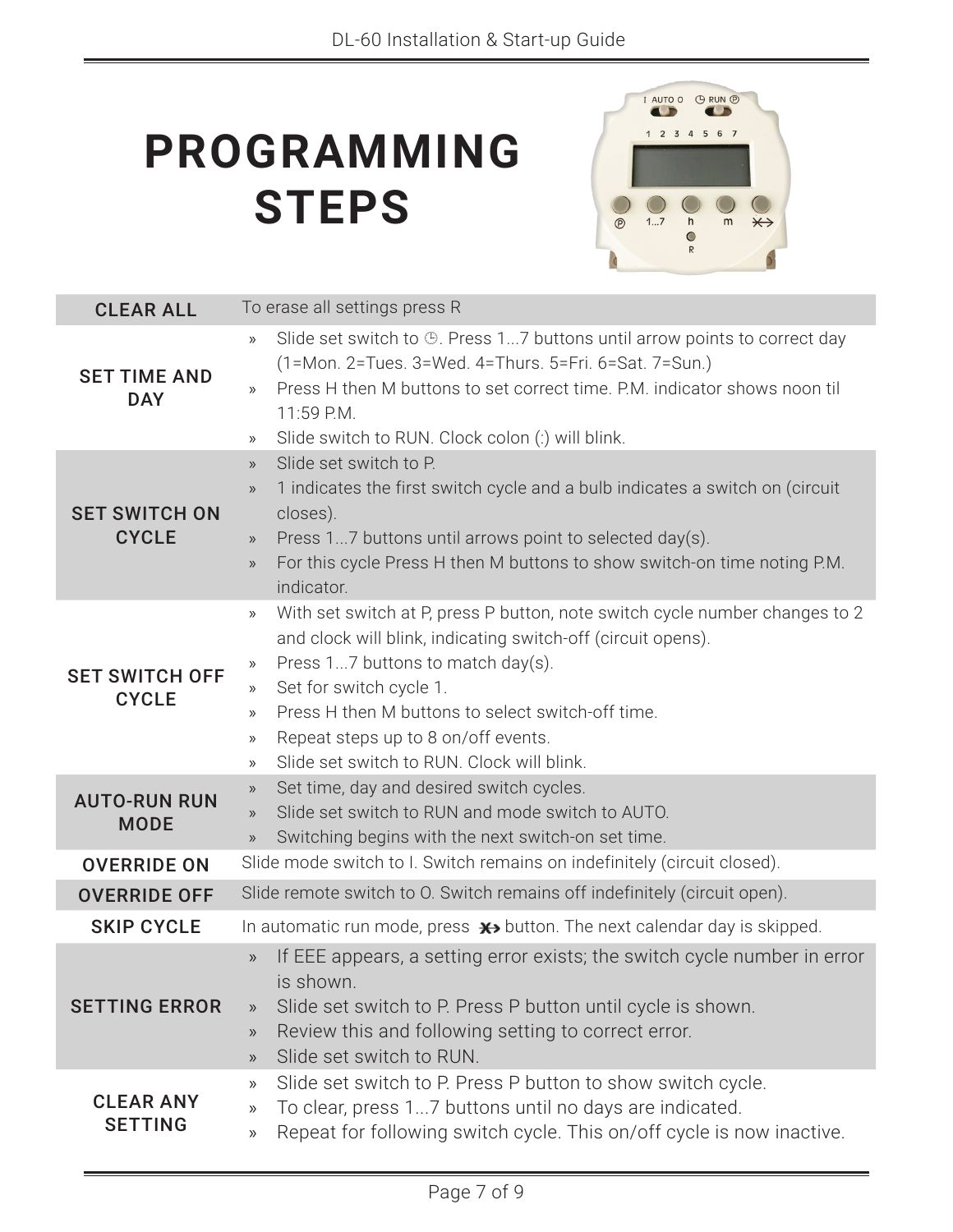## **DL-60 MOTOR WIRING DIAGRAM**